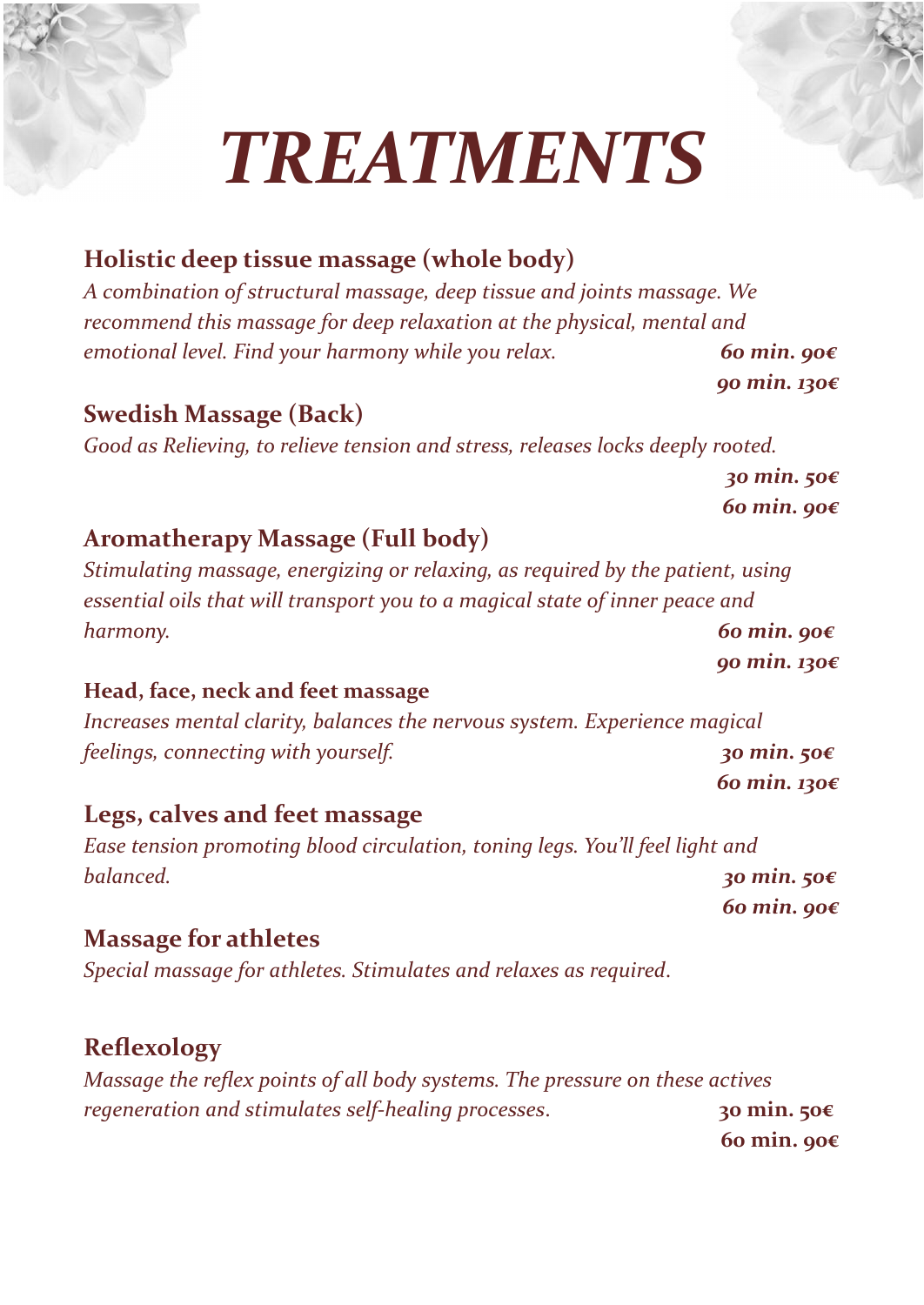### **Lymphatic drainage**

*Lymphatic drainage is applied to the circulatory system and aims to mobilize the body fluids to promote the elimination of waste products. One of the main applications of lymphatic drainage is fluid retention, cellulite, poor circulation, tired legs ... Lymphatic drainage is also a good treatment for skin as it promotes blood circulation helping to avoid forming bags and wrinkles* . **60 min. 95€**

# **Massage whole body exfoliating (peeling)**

*This treatment is suitable for all skin types, is the removal of dead skin cells getting one flaking surface. This got much cleaner skin, soft and fresh skin much more prepared and receptive to any further treatment. After exfoliation do a body massage where we get deep hydration of the skin, thus leaving a feeling of hydration, smoothness and well after making the session*. **60 min. 95€**

# **Cellulite massage**

*Effectively combat cellulite localized massage by activating the circulation of the blood and oxygenated tissues by helping rid the body of water, oil and impurities. This treatment can be combined with lymphatic drainage to achieve optimal results. 30 min. 55€*

*60 min. 95€*

# **Hot Stone Massage**

*The hot stone massage or geothermal therapy combines traditional therapeutic massage with the application to the skin of stones at different temperatures, to facilitate the vital energy flow and relieve physical and emotional disorders. This type of therapy is especially recommended in cases of nervous disorders like stress, anxiety or insomnia, for circulatory problems, and to relieve muscle and joint pain. 60 min. 100€*

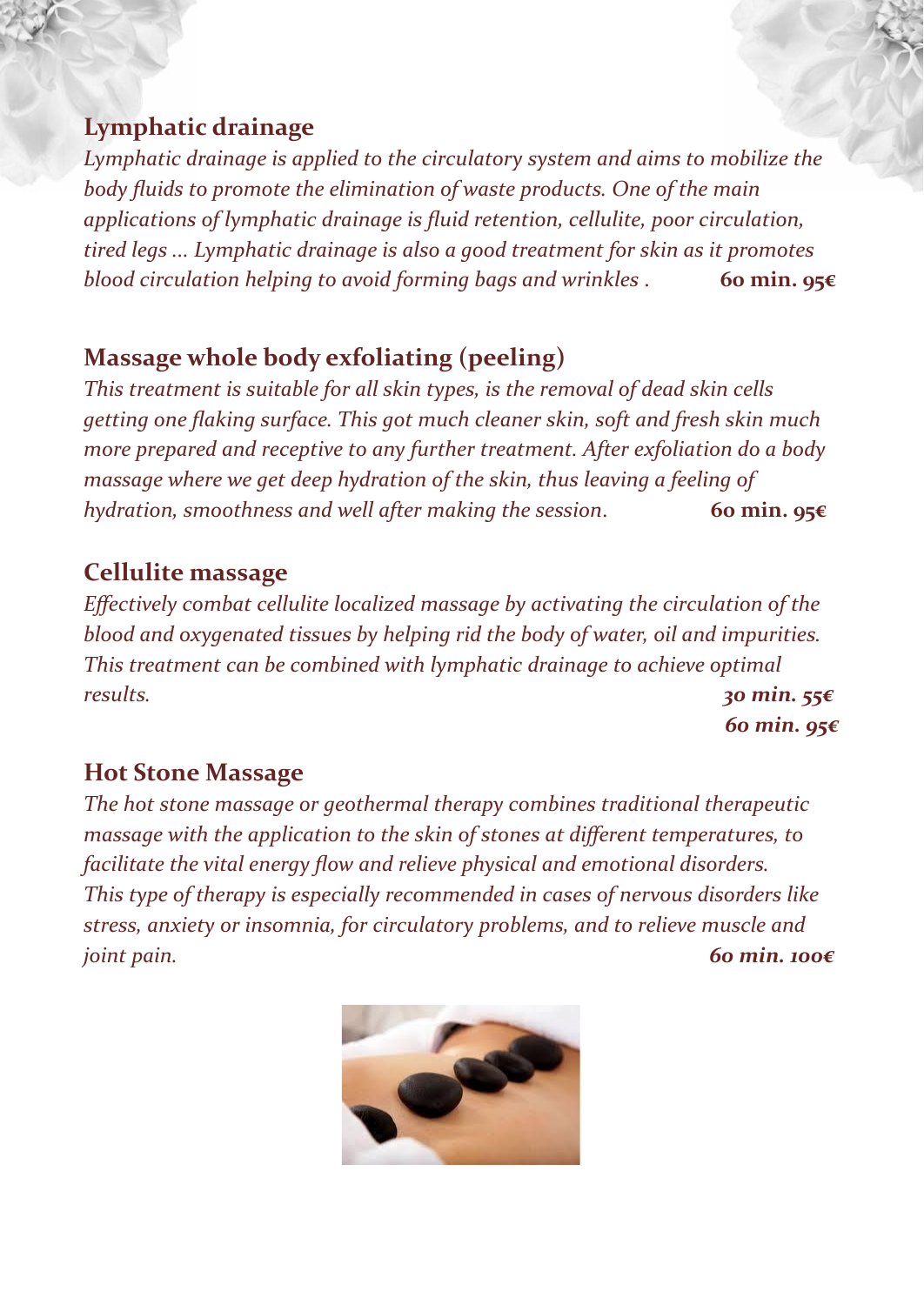# **Osteopathic treatments**

*Osteopathic treatment is to treat the dysfunctions that can be found in the spine, joints, nervous system, muscular system , viscera and skull. Find regain lost body balance, reactivating its self-healing mechanisms with various therapeutic techniques. Each specific osteopathic treatment will be offered in conjunction with muscle massage.*

### **Structural Osteopathy**

*Dedicated to the restoration of the musculoskeletal system and posture, focusing on the spine and traumas. Feel better coordination and balance throughout your body. 30 min. 50€ 60 min. 90€*

### **Cranio- sacral osteopathy**

*Cranio-Sacral Therapy is a very subtle manual technique that helps the body restore its natural processes of balance and healing. It focuses on cranial problems, and its influence on the nervous system helps to release tension, stress resistance and blocks accumulated over time. 30 min. 50€*

### **Visceral Osteopathy**

*Focused on the proper functioning of the organs and viscera, improving the function of these using manipulation to get better blood flow. Break blocks with this technique, emotional fears and internal conflicts.* **30 min. 50€**

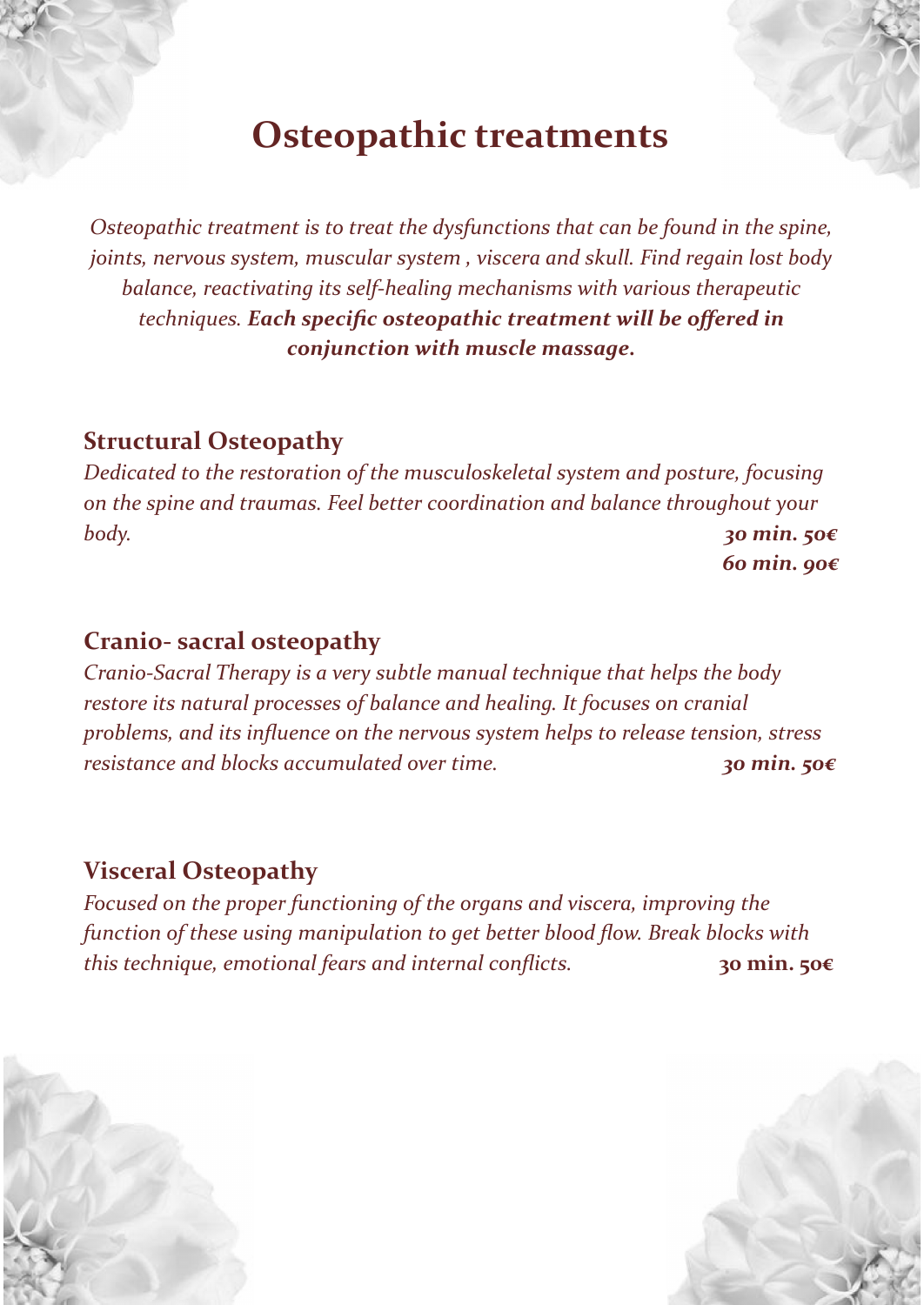# **Ayurveda Treatments**

*Ayurveda "Knowledge of Life". An Indian medicine 5,000 years old. It is a holistic system of healing, which is the human being in body, mind and soul as one entity, harmonizing the person with nature.*

# **Abhyanga (full body massage with medicated oil)**

*This full body Ayurvedic massage is the king of oil base massage. With the highest quality hot oil, it will clean and nourish your whole body and give you life in a pleasant way. It provides a deep and beneficial relaxation, stimulates detoxification and body cleansing, strengthens the immune system. 90 min. 140€*

# **Nabhi-Marma (stomach massage)**

*Stomach massage is one of the deeper Ayurvedic massage. This massage relaxes the pelvic muscles, anxieties, sorrows and eliminates energy blockages. Regulates digestion, calms female disorders, relieves mental stress. 30 min. 55€*

# **Upanaha Sweda (Ayurvedic treatment for back)**

*This treatment releases tissue tension, pain and emotions through the vital points. During the massage, the warm herbal bags (hand-made and adapted to disturbance) are pressed on the body and massage gently. Very helpful and relaxing for all back pain. 60 min. 100€*

# **Pinda Sweda (massage with hot cloth Length)**

*An herbal preparation, which is made in a cotton cloth and immersed in hot oil. During the massage the skin is gently pushed with the cloth. Reaches the innermost structures, reconstructs tissue locally, boosts metabolism. 60 min. 110€*